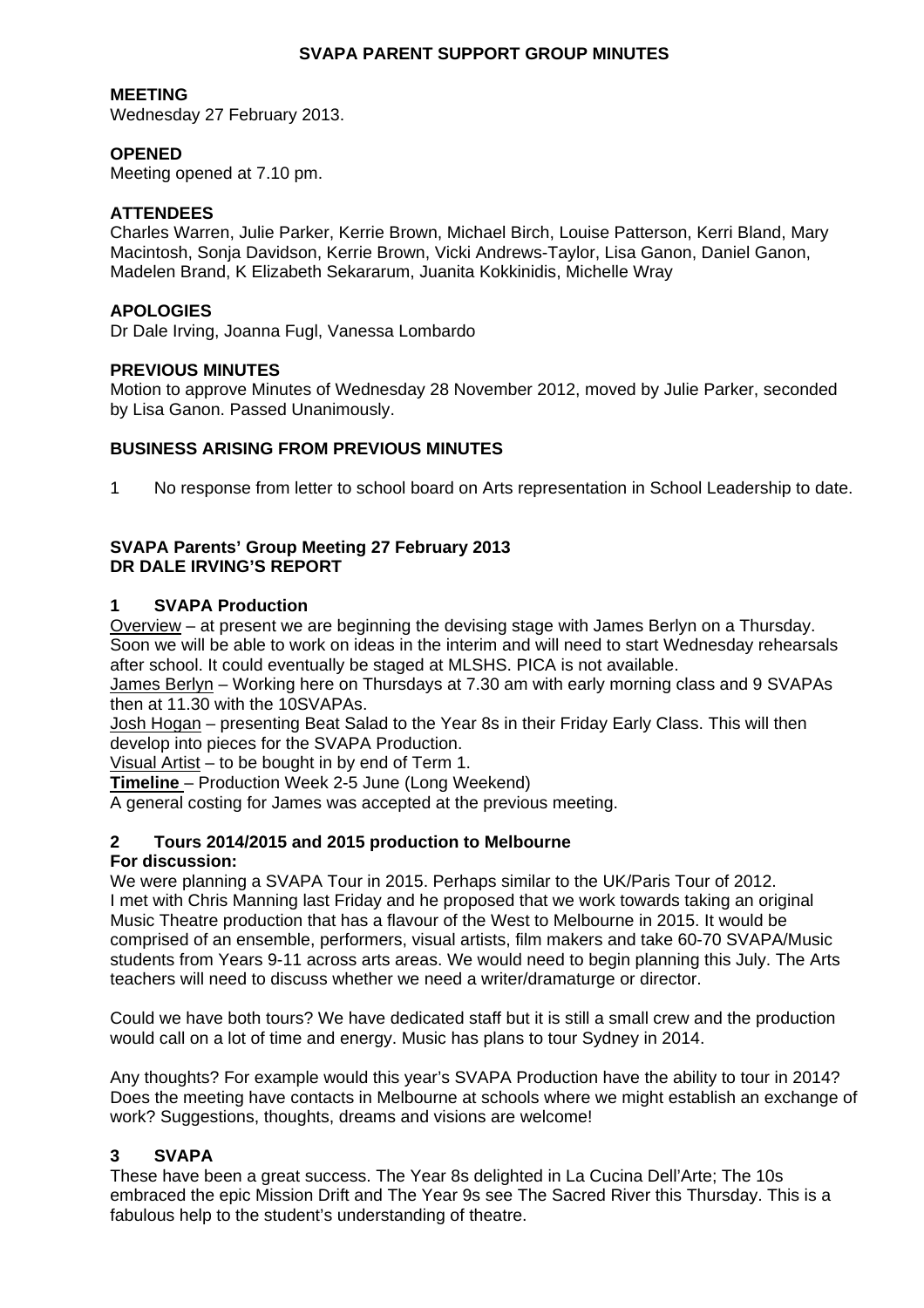We see the difference in Year 10 when SVAPA students meet those studying the mainstream course. SVAPA students are generally far more open to ideas and practices; they may have a better work ethic and are able to meet the demands and commitments of developing/rehearsing a performance or art work. They expect to work in a range of art disciplines and they are ready to collaborate on a project. Our expectations of them push them to really explore ideas, skills and processes.

Thank you for providing this access each year for your children.

# **4 Arts Festival Day 2013. Thursday 28 March 1-3pm.**

Junkadelic will be invited for the Year 8SVAPAs as usual. Is the meeting able to finance that workshop?

- 1 Instrument Making Workshop
- 2 Rhythm Workshop
- 3 Roving Performance

 $12$ pm – 3pm – March 28<sup>th</sup>

Total \$1200 plus GST.

This has been a useful workshop for the 8SVAPAs.

The Music Parents Group has been requested to pay the \$300 for the WAM band and we should ask if this is possible again. Could this be organised through this meeting?

Other parent involvement would be great. Does the meeting have any impulse toward involvement in the Arts Festival Day?

Do we have any groups that we feel could perform/contribute/run a workshop? This is across all Arts' areas.

# **5 SVAPA Information Evening Wednesday 6 March. FYI**

I will present an overview of the course; Michael White will describe the Middle school. I have asked two Year 10 SVAPAs to talk about their view of SVAPA (Morgan Flack and Mia Simonette have been selected). The Welcome Night for 2013 will be November 12.

# **MLSHS 2013 ART AUCTION REPORT Sonja Davidson**

Date of MLSHS Community Auction is 15 June 2013 Preview from 5pm Auction starts at 7pm

Come along to our meetings, plenty of jobs to go around next meeting Tuesday 19 March Raffles Silent auction Proof reading **Publicity** Anyone interested in sponsoring the event

We will need volunteers for various tasks such as: Artwork drop off day Sunday 5 May Bar Staff Raffles tickets Set up Friday 4-8, Saturday 10-2 Pack down Sunday 11-3 Bidder registration Artist registration People choice award **Negotiator** Money room **Spotter** Packing room Feeding kids pizza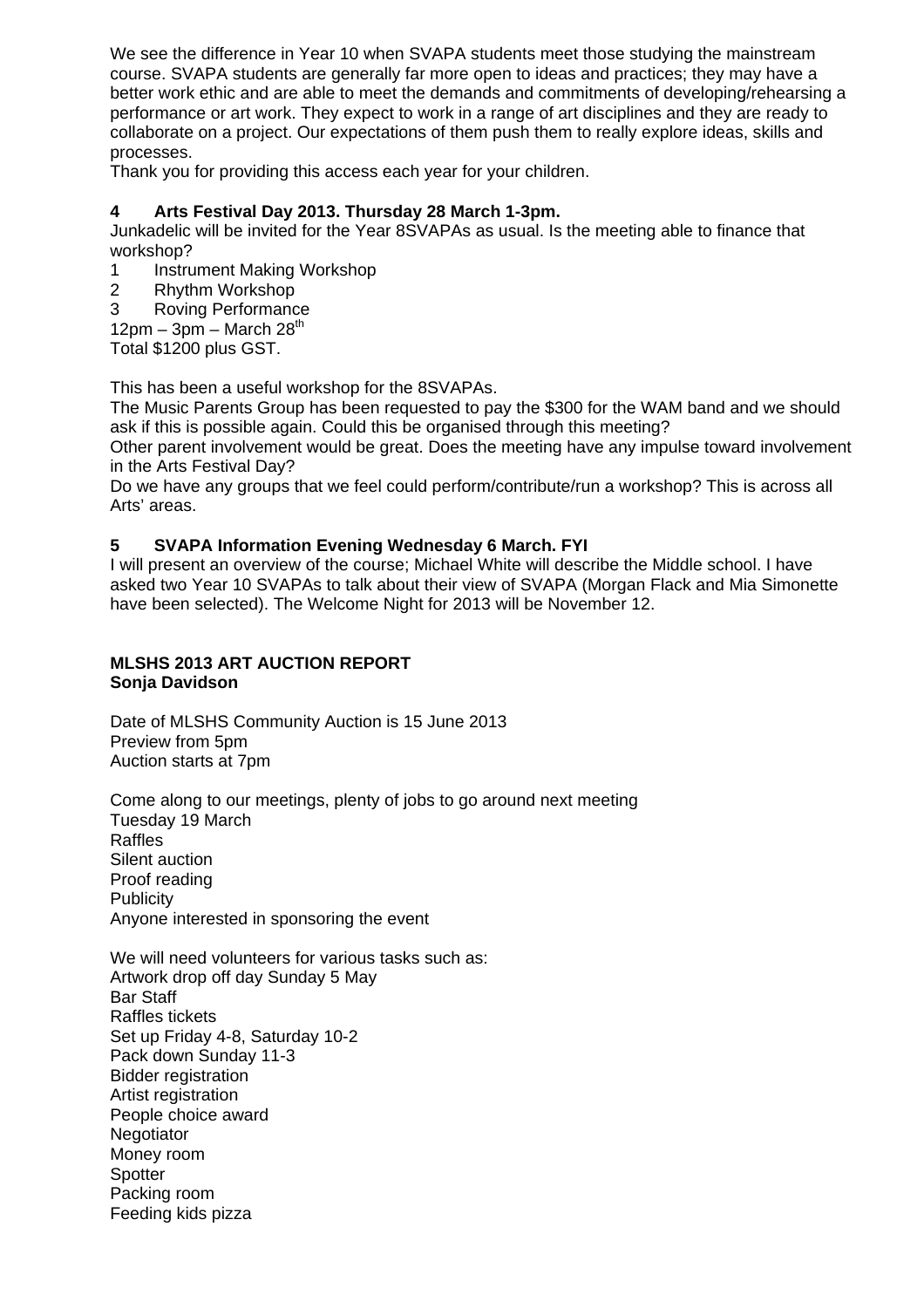Sonja Davidson s.mdavidson@bigpond.com 0417 172 090

#### **TREASURER'S REPORT SVAPA Support Group**  To Be Advised

10 MLSHS P & C Membership Forms completed by parents and \$1 collected from each at start of the meeting on behalf of the Treasurer.

# **GENERAL BUSINESS**

- 1 Motion to approve up to \$1400 as requested for Junkadelic for Arts Festival Day Thursday 28 March by Kerri Brown and Seconded by Julie Parker. Passed Unanimously.
- 2 Melbourne Tour proposal well received by parents. Tour and workshops similar to London /Paris Tour preferred by some parents over performance. More discussion required.
- 3 Issues with some parents not receiving SVAPA information via emails will be actioned by Sonja Davidson and Julie Parker.

# **EXTRA BUSINESS ARISING**

- **1 Next SVAPA Parent Support meeting is AGM (Annual General Meeting) on 3 April and SVAPA parents are encouraged to attend. Convenors position available and includes preparation of Agenda, convene two meetings per term, collect contact details of new parents, assist with supper organisation during performances and Parent Welcome Evening with other parents and an address parents on operations of the SVAPA Parent Support Group and how parents support SVAPA each year.**
- **2 The Art Auction Committee has met twice this year. Next Auction Committee meeting is Tuesday 19 March. There are only 3 committee members with previous experience of running this event. Many long-standing parents with experience of running the auction have stepped down as their children have left the programs after leaving school. This is the main fundraising event for the year and the more parent support we have will result in a successful evening that will directly benefit students. Please come and be involved in a celebrated and enjoyable Community Event.**

### **CLOSED**

Meeting closed at 8.00pm. The next SVAPA Parent Support Group meeting is combined with the Annual General Meeting and will be held Wednesday 3 April 2013 at 7.00pm at MLSHS Tricycle Theatre.